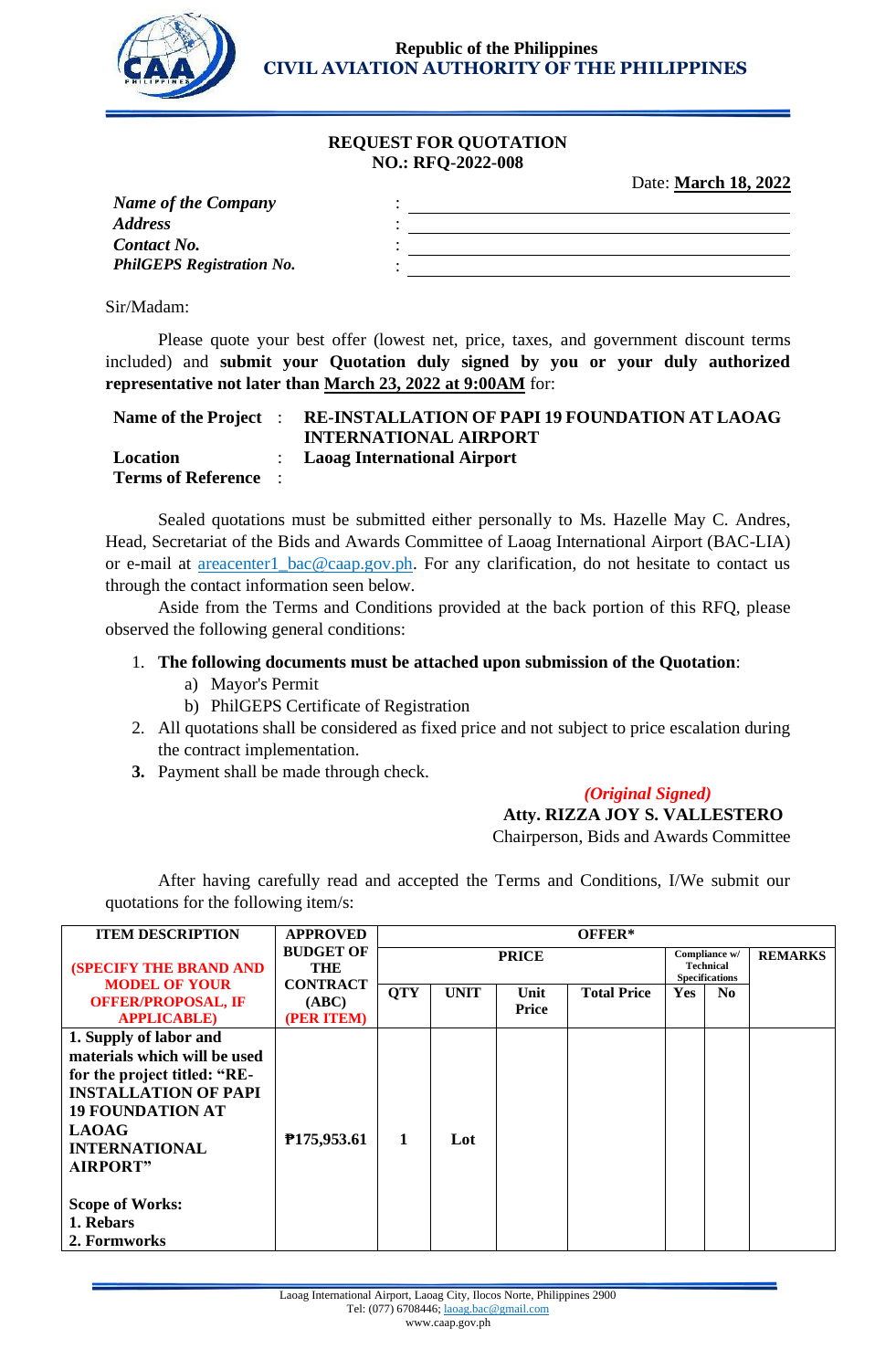

## **Republic of the Philippines CIVIL AVIATION AUTHORITY OF THE PHILIPPINES**

| 3. Concreting Works                   |  |  |  |  |  |  |
|---------------------------------------|--|--|--|--|--|--|
| <b>4. Electrical Works</b>            |  |  |  |  |  |  |
|                                       |  |  |  |  |  |  |
| <b>No. of Days to Complete:</b>       |  |  |  |  |  |  |
| Twenty (20) Days                      |  |  |  |  |  |  |
| <b>TOTAL ABC</b>   <b>P175,953.61</b> |  |  |  |  |  |  |
|                                       |  |  |  |  |  |  |
| <b>GRAND TOTAL:</b>                   |  |  |  |  |  |  |
|                                       |  |  |  |  |  |  |

**Note: Quotation for each item must not exceed the ABC per item**

 $\overline{\phantom{a}}$  , and the contract of the contract of the contract of the contract of the contract of the contract of the contract of the contract of the contract of the contract of the contract of the contract of the contrac **Signature over Printed Name Supplier/Dealer/Contractor**

# **TERMS AND CONDITIONS**

- 1. **Bidders shall provide correct and accurate information required in this form.**
- 2. **Price quotation/s must be valid for a period of Thirty (30) calendar days from the date of submission.**
- 3. **Price quotation/s shall be denominated in Philippine Peso which includes all taxes, duties and/or levies payable.**
- 4. **Quotations exceeding the ABC shall be rejected.**
- 5. **Award of contract shall be made to the lowest quotation (for goods and infrastructure) or, the highest rated offer (for consulting services) which complies with the minimum technical specifications and other terms and conditions stated herein. Further, the most advantageous to the government to the point of quality of materials and prices as well as the responsiveness of the bids shall be the basis of the award.**
- *6. The Head of the Procuring Entity reserves the right to reject any and all bids, declare a failure of bidding or not award the contract in any of the following conditions set forth by Sec. 41 (Reservation Clause) of the Revised IRR of RA 9184.*
- 7. **The Supply Office of LIA shall have the right to inspect and to test the goods to confirm their conformity to the technical specifications.**
- 8. *Date of Completion/Delivery***: In case of an approved POW, within the period stated therein. While, in cases of regular procurement, within 7-10 days or less, after the issuance of the Purchase Order. Further, any request of extension shall be sent to the End-User/Implementing Facility concern.**
- 9. *Mode and Terms of Payment:* **Within ten (10) working days after the supplies/materials and labor/service have been inspected and accepted, respectively, through a check issued by the procuring entity.**
- 10. **Liquidated damages equivalent to one tenth of one percent (0.001%) of the value of the goods not delivered within the prescribed delivery period shall be imposed per day of delay. This Office (LIA) shall rescind the contract once the cumulative amount of liquidated damages reaches ten percent (10%) of the amount of the contract, without prejudice to other courses of action and remedies open to it.**

**NOTE: The aforecited Terms and Conditions shall be without prejudice to any provisions of a Contract which will be executed by and between the Procuring Entity and Contractor/Supplier/Dealer in order to conform with the requirements set forth by RA 9184.**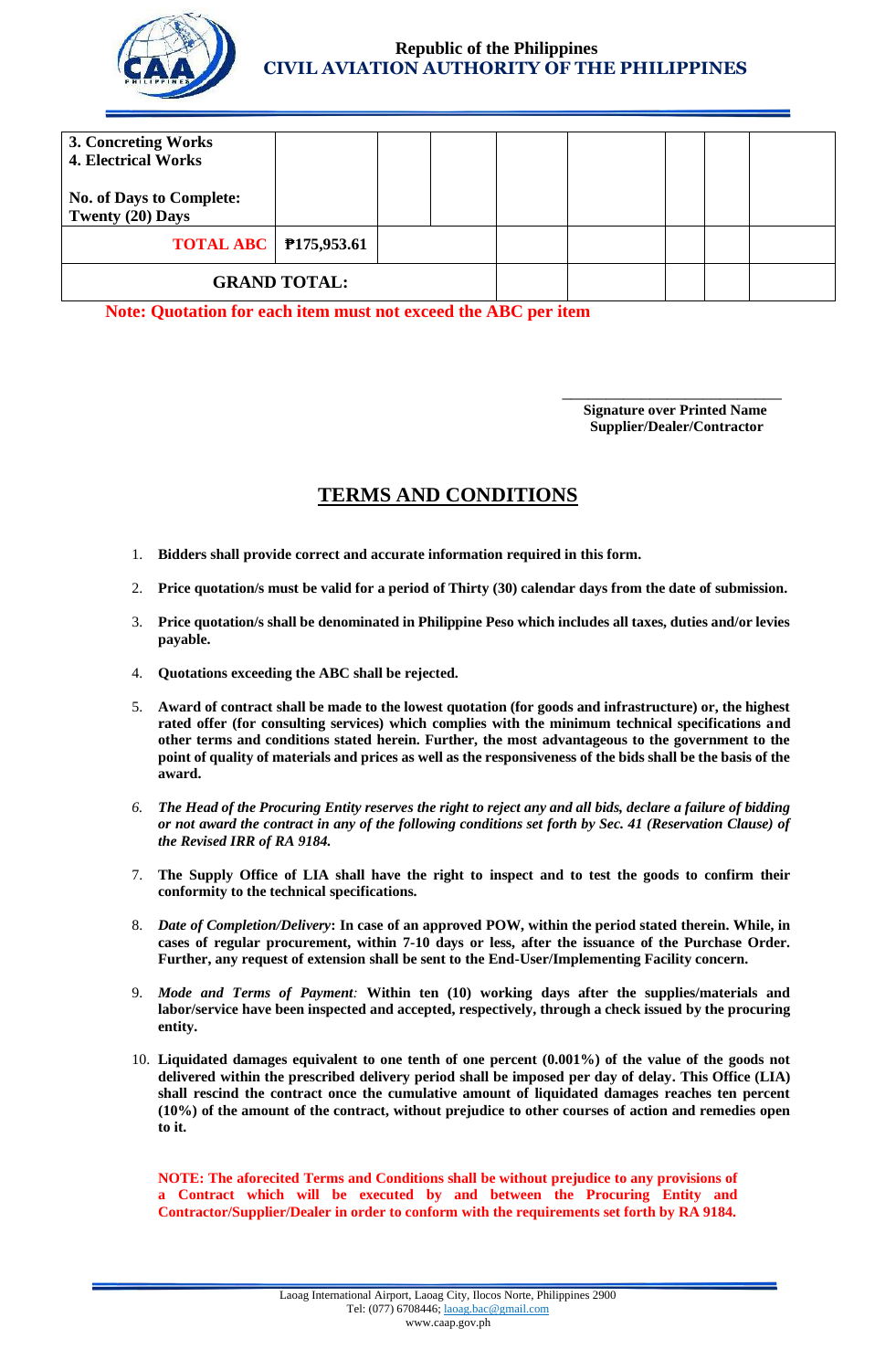#### AGENCY: Department of Transportation **CIVIL AVIATION AUTHORITY OF THE PHILIPPINES RE-INSTALLATION OF PAPI 19 FOUNDATION** Laoag International Airport SUBJECT: **DETAILED ESTIMATE/BILL OF QUANTITIES** PROJECT: LOCATION:

| <b>QTY</b> | <b>UNIT</b> | <b>DESCRIPTION</b>            | <b>UNIT COST</b> | <b>AMOUNT</b> |
|------------|-------------|-------------------------------|------------------|---------------|
|            |             | <b>REBARS</b>                 |                  |               |
|            |             | 12mm dia. X 6.0 mts. Def. bar |                  |               |
|            |             | #16 Tie Wire                  |                  |               |
|            |             |                               | Materials        |               |
|            |             |                               | Labor            |               |
|            |             |                               | <b>SUB-TOTAL</b> |               |

| 2. FORMWORKS (2-USED)              |                  |
|------------------------------------|------------------|
| 1/2" thk. X 4' x 8' Phenolic Board |                  |
| 2" x 3" X 10' coco lumber          |                  |
| 2" x 3" X 8' coco lumber           |                  |
| Assorted C.W Nail                  |                  |
|                                    | Materials        |
|                                    | Labor            |
|                                    | <b>SUB-TOTAL</b> |

 $\overline{\phantom{a}}$ 

| 12 | cu.m 3. CONCRETING WORKS |                  |  |
|----|--------------------------|------------------|--|
|    |                          |                  |  |
|    |                          |                  |  |
|    |                          |                  |  |
|    |                          | Materials        |  |
|    |                          | Labor            |  |
|    |                          | <b>SUB-TOTAL</b> |  |

|  | 4. ELECTRICAL WORKS |                  |  |
|--|---------------------|------------------|--|
|  |                     |                  |  |
|  |                     |                  |  |
|  |                     |                  |  |
|  |                     |                  |  |
|  |                     |                  |  |
|  |                     | Materials        |  |
|  |                     | Labor            |  |
|  |                     | <b>SUB-TOTAL</b> |  |

| <b>MATERIALS</b>   |
|--------------------|
| <b>LABOR</b>       |
| <b>DIRECT COST</b> |

*x-x-x-x-x NOTHING FOLLOWS x-x-x-x-x*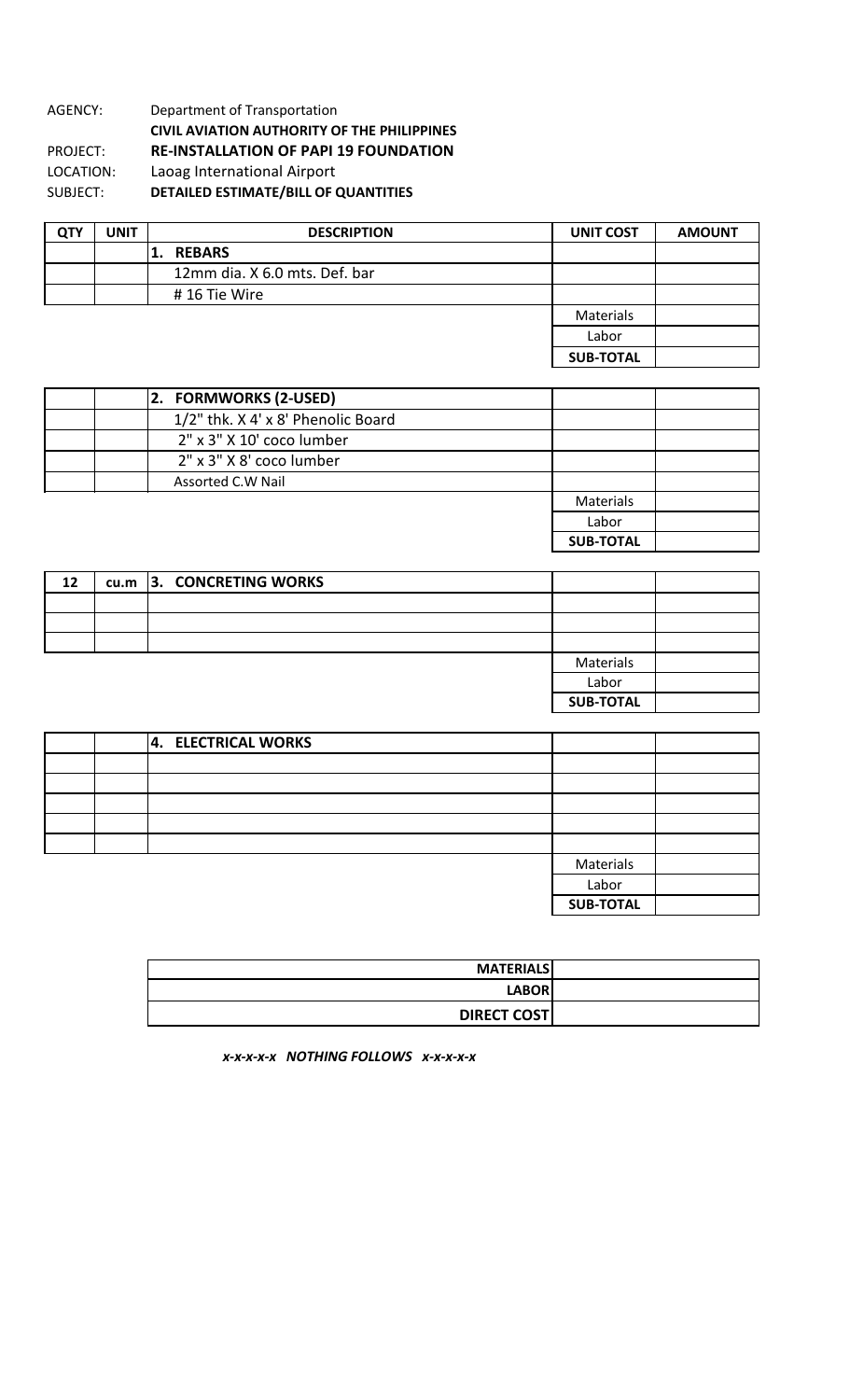X-X-X-X-X NOTHING FOLLOWS X-X-X-X-X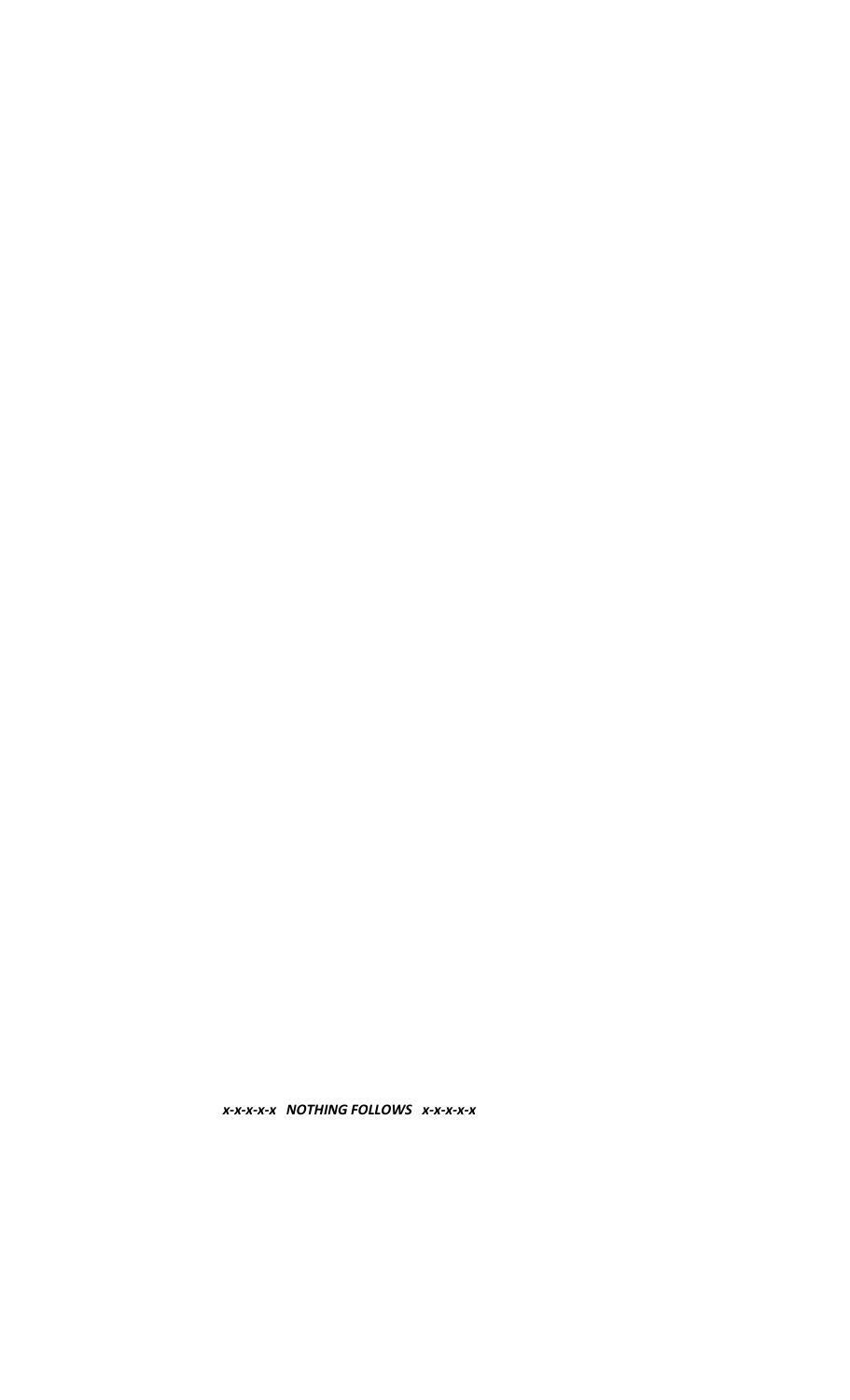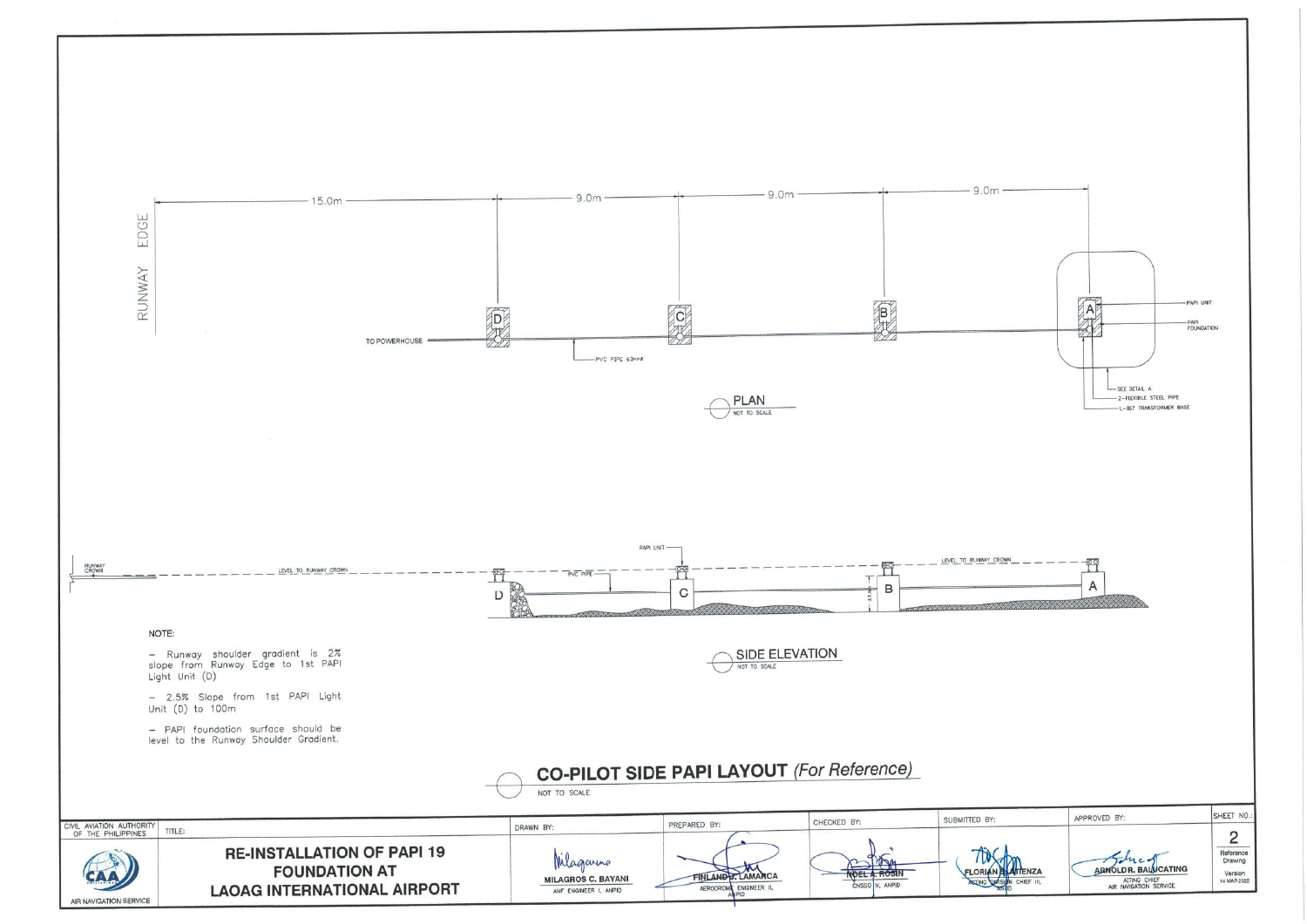

AIR NAVIGATION SERVICE

|                    |                                                                              | RUNWAY EDGE    |                                                |
|--------------------|------------------------------------------------------------------------------|----------------|------------------------------------------------|
|                    |                                                                              |                |                                                |
|                    |                                                                              |                |                                                |
|                    |                                                                              |                |                                                |
|                    |                                                                              |                |                                                |
|                    |                                                                              |                | RUNWAY<br>CROWN                                |
|                    |                                                                              |                |                                                |
|                    |                                                                              |                |                                                |
| <b>NOTE:</b>       |                                                                              |                |                                                |
| ight Unit (D)      | - Runway shoulder gradient is 2%<br>slope from Runway Edge to 1st PAPI       |                |                                                |
| Jnit (D) to 100m   | - 2.5% Slope from 1st PAPI Light                                             |                |                                                |
|                    | - PAPI foundation surface should be<br>evel to the Runway Shoulder Gradient. |                |                                                |
|                    |                                                                              |                |                                                |
|                    |                                                                              |                |                                                |
|                    | APPROVED BY:                                                                 |                | SHEET NO.:                                     |
| ENZA<br>CHIEF III, | <b>ARNOLDR. BAL</b><br>ACTING CHIEF<br>AIR NAVIGATION SERVICE                | <b>UCATING</b> | Reference<br>Drawing<br>Version<br>14 MAR 2022 |